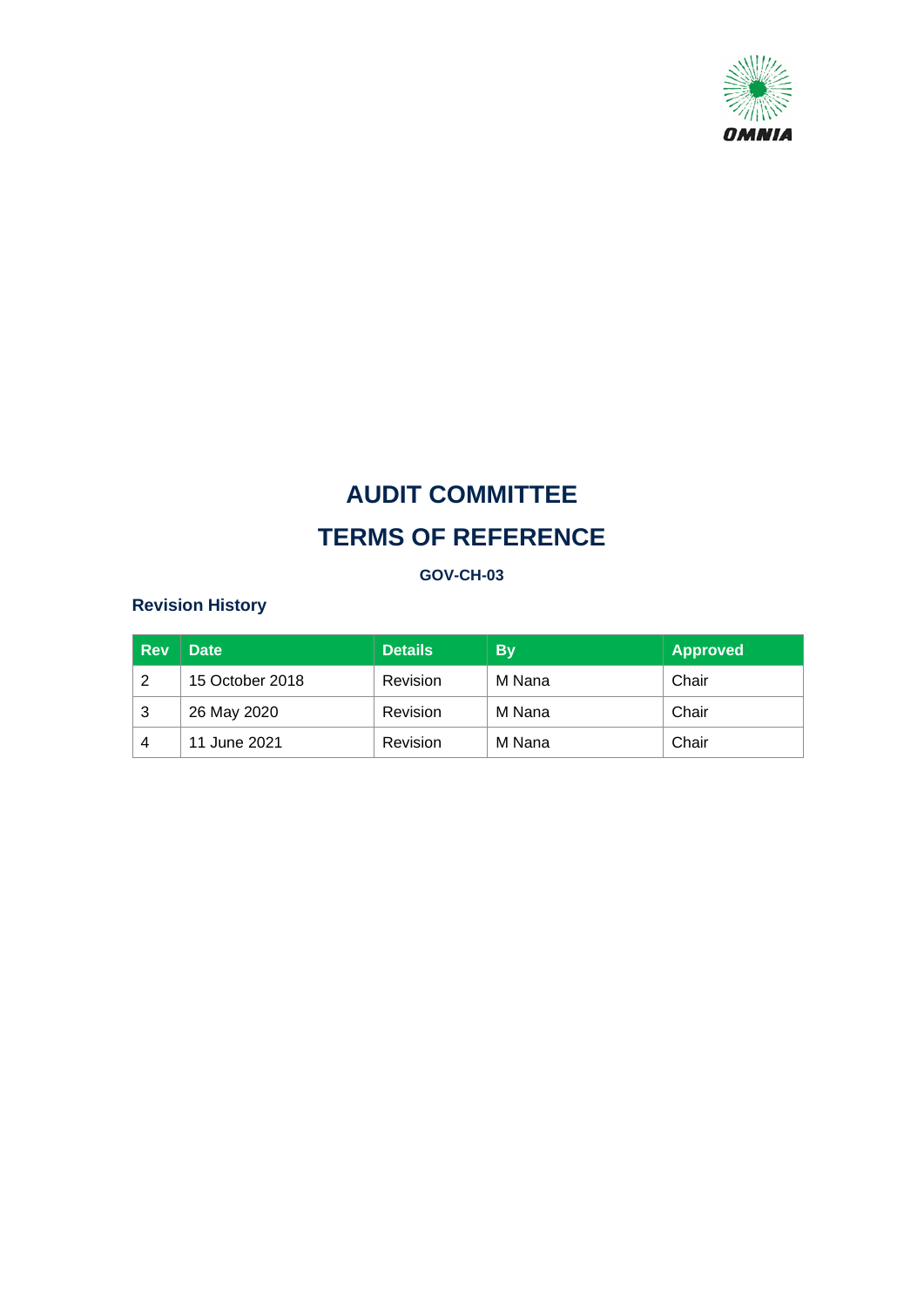

# **1. INTRODUCTION**

- 1.1 The audit committee (the committee) has been established by the Board of directors (the Board) of Omnia Holdings Limited to assist it in discharging its responsibilities to the relevant entities within Omnia
- 1.2 The audit committee is a statutory committee of Omnia Holdings Limited (the company) constituted in terms of section 94 of the Companies Act, 71 of 2008 (the Act)
- 1.3 The purpose and scope of the committee in terms of the Omnia Group is to fulfill:
- 1.3.1 the statutory functions as set out in section 94 of the Act
- 1.3.2 the duties required by the JSE Listings Requirements
- 1.3.3 the duties assigned to it by the Board

# **2. DUTIES AND RESPONSIBILITIES OF THE COMMITTEE**

## **2.1 Statutory Duties in terms of s94(7) of the Act**

- 2.1.1 Nominate, for appointment as external auditor of the company under s90 of the Act, a registered auditor who, in the opinion of the committee, is independent of the company
- 2.1.2 Determine and approve the external auditor's fees and terms of engagement
- 2.1.3 Ensure that the appointment of the external auditor complies with the provisions of the Act and any other legislation relating to the appointment of external auditors
- 2.1.4 Determine, subject to the provisions of the Act, the nature and extent of any non-audit services that the external auditor may provide to the company, or that the external auditor must not provide to the company or a related entity
- 2.1.5 Pre-approve any proposed agreement with the external auditor for the provision of nonaudit services to the company and/or the Group in terms of the non-audit services policy
- 2.1.6 Prepare a report, to be included in the annual financial statements of the company and each subsidiary which is required by law to have an audit committee, for the relevant financial year that addresses the items as listed in the Act
- 2.1.7 Receive and deal appropriately with any concerns or complaints, whether from within or outside the company, or on its own initiative, in relation to the matters as set out in the Act
- 2.1.8 Make submissions to the Board on any matter concerning the Group's accounting policies, financial control, records and reporting

# **2.2 JSE Listings Requirements**

- 2.2.1 Consider on an annual basis, and satisfy itself of the appropriateness of the expertise and experience of the Group Finance Director
- 2.2.2 Ensure that the Group has established appropriate financial reporting procedures and that those procedures are operating
- 2.2.3 Confirm with the audit firm and the designated individual partner their assessment of the suitability of their appointment in terms of JSE Listings Requirements 22.15 (Roles and Responsibilities) both when they are appointed for the first time and thereafter annually for every re-appointment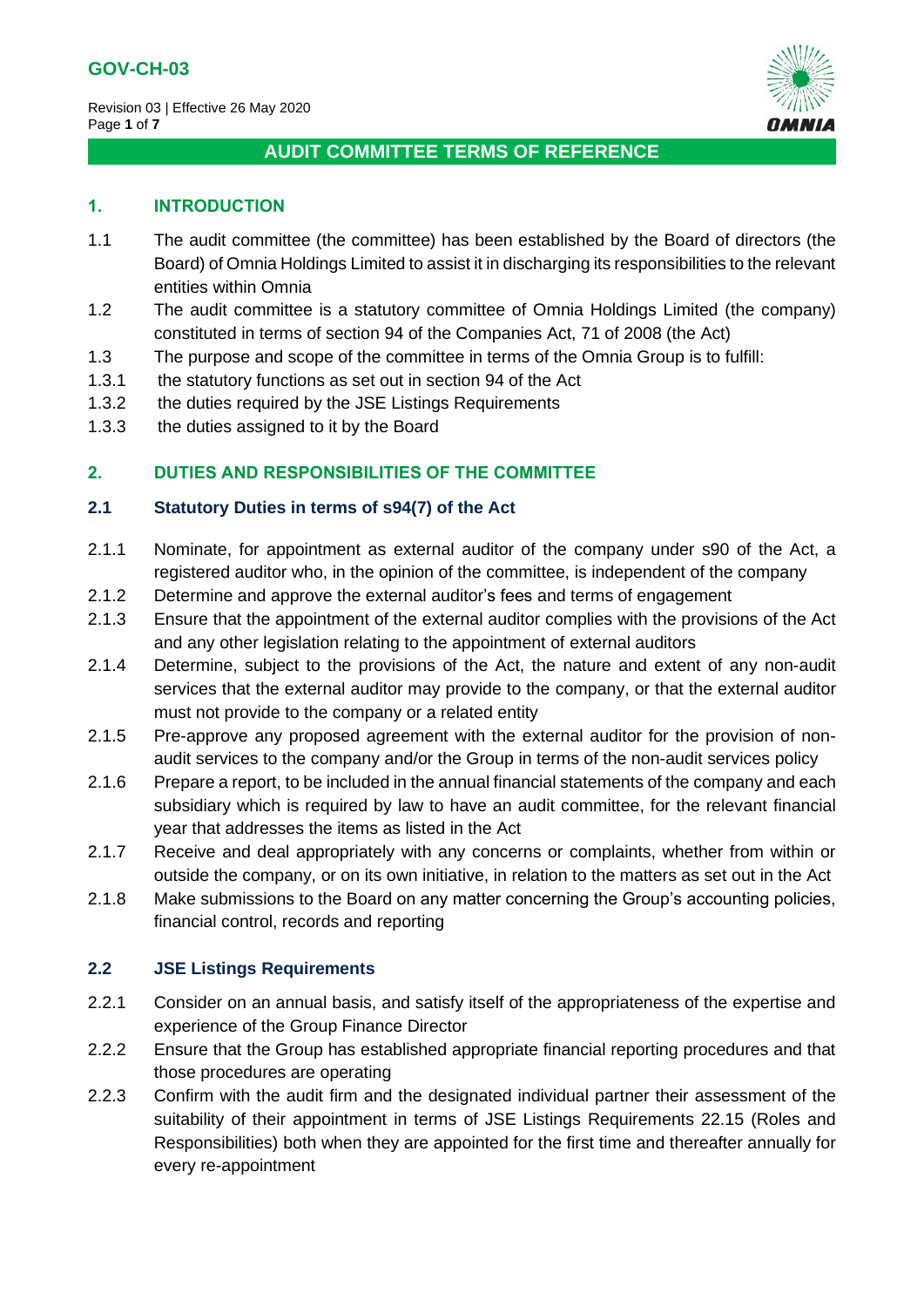

- 2.2.4 Perform due and careful enquiry on the working capital requirements of the Group for the next twelve months and recommend to the Board for approval
- 2.2.5 Where necessary, review and recommend to the Board any financial restatements that may be required in cases which may include a new accounting standard, a voluntary change of accounting policy, a reclassification of amounts disclosed in prior period financials, or correction of a material prior period error
- 2.2.6 Confirm that pursuant to paragraphs 3.84(c) and (g) of the JSE Listings Requirements, the committee has fulfilled its responsibilities and disclosed in the integrated annual report a brief description of its mandate, the number of meetings held and other relevant information

## **2.3 Duties assigned by the Board**

#### External auditors, audit process and financial reporting

- 2.3.1 Discuss with the external auditor before the annual audit commences the nature and scope of the audit, and ensure co-ordination where more than one audit firm is involved
- 2.3.2 Review and comment on all financial reporting, including the half year and annual financial statements, before submission to the Board
- 2.3.3 Review the quality and effectiveness of the external audit process as well as any accounting or auditing concerns identified as a result of the internal or external audits
- 2.3.4 Review the company's statement on internal control systems prior to endorsement by the Board
- 2.3.5 Having satisfied itself with the correctness of the annual financial statements (or summarised financial information) and interim report after having consulted with management and, where necessary, sought audit advice or other assistance, recommend the annual financial statements and interim report to the Board for approval
- 2.3.6 Consider whether the external auditor should perform assurance procedures on interim results and make a recommendation to the Board in this respect

#### Internal Audit

- 2.3.7 Appoint (or remove) internal audit and Chief Audit Executive (CAE), and annually review the performance and objectivity of such, subject to an independent quality review at least once every 5 (five) years
- 2.3.8 Oversee the work of internal audit by means of an internal audit charter, annual work plan, reviewing internal audit reports at each meeting, and ensuring that matters raised are adequately addressed
- 2.3.9 Annually consider sign-off on the Group's control processes, risk management and compliance requirements

#### External Reporting and Assurance Model

2.3.10 Review the content of any summarised financial information prepared for external stakeholders and satisfy itself that it provides a balanced view of the Group's financial position; the committee shall also engage the external auditors appropriately on any summarised financial information disclosed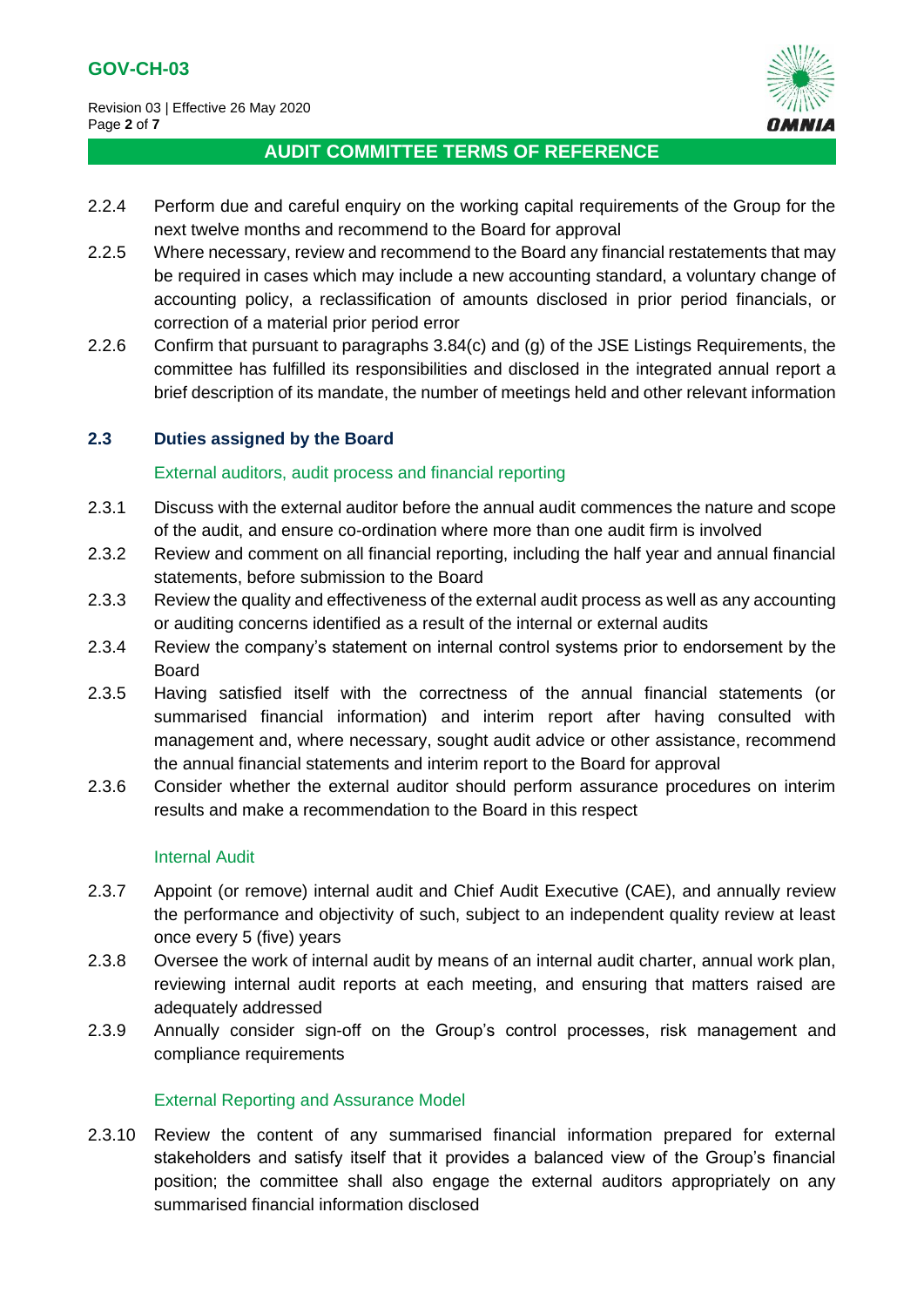

- 2.3.11 Provide independent oversight over the integrity of the annual financial statements and oversight of the effectiveness of assurance functions and services, with particular focus on combined assurance model including external assurance service providers, internal audit, and the finance function. Whether or not the governance of risk is delegated to the audit committee, the audit committee should oversee the management of a combined assurance process to address significant company risks that affect the integrity of external reports issued by the organisation
- 2.3.12 Oversee the annual preparation and publication of an integrated annual report, having regard to all factors and risks that may impact on the integrity of the report, and recommend the integrated annual report to the Board for approval based on a balanced and consistent representation. This shall include the review of the disclosure of sustainability issues in the integrated and external reports to ensure that it is reliable and does not conflict with the financial information
- 2.3.13 Annually review the expertise, resources and experience of the company's finance function, including the appropriateness of the experience and expertise of the Group Finance Director, and disclose the results of the review in the integrated report

## Information and Technology Governance

- 2.3.14 Annually review the policy on the employment of technology and information based on the approved Board strategy and recommend to the Board
- 2.3.15 Ensure that information and technology risks insofar as they relate to financial reporting and the going concern status of the company are adequately managed; the mandate for information and technology related risks lies with the Audit Committee.
- 2.3.16 Exercise ongoing oversight of technology and information management to ensure the integration of people, technologies, information, processes and risk management across the Group
- 2.3.17 Ensure adequate arrangements exist to provide for business resilience, including proactive monitoring of intelligence to identify and respond to incidents, including cyber-attacks and adverse social media events
- 2.3.18 Ensure ongoing oversight of the management of information, in particular, that results in the following: 1) leveraging of information to sustain and enhance the Group's intellectual capital, 2) information architecture that supports confidentiality, integrity and availability of information, 3) the privacy and protection of personal information, 4) the monitoring of security information and the security culture within the organisation
- 2.3.19 Consider the need to receive periodic independent assurance on the effectiveness of the Group's technology and information arrangements, including outsourced services

# Taxation and Treasury

- 2.3.20 The committee shall exercise ongoing oversight of the management of taxation risk.
- 2.3.21 The committee shall exercise ongoing oversight of the management of treasury and payment risk.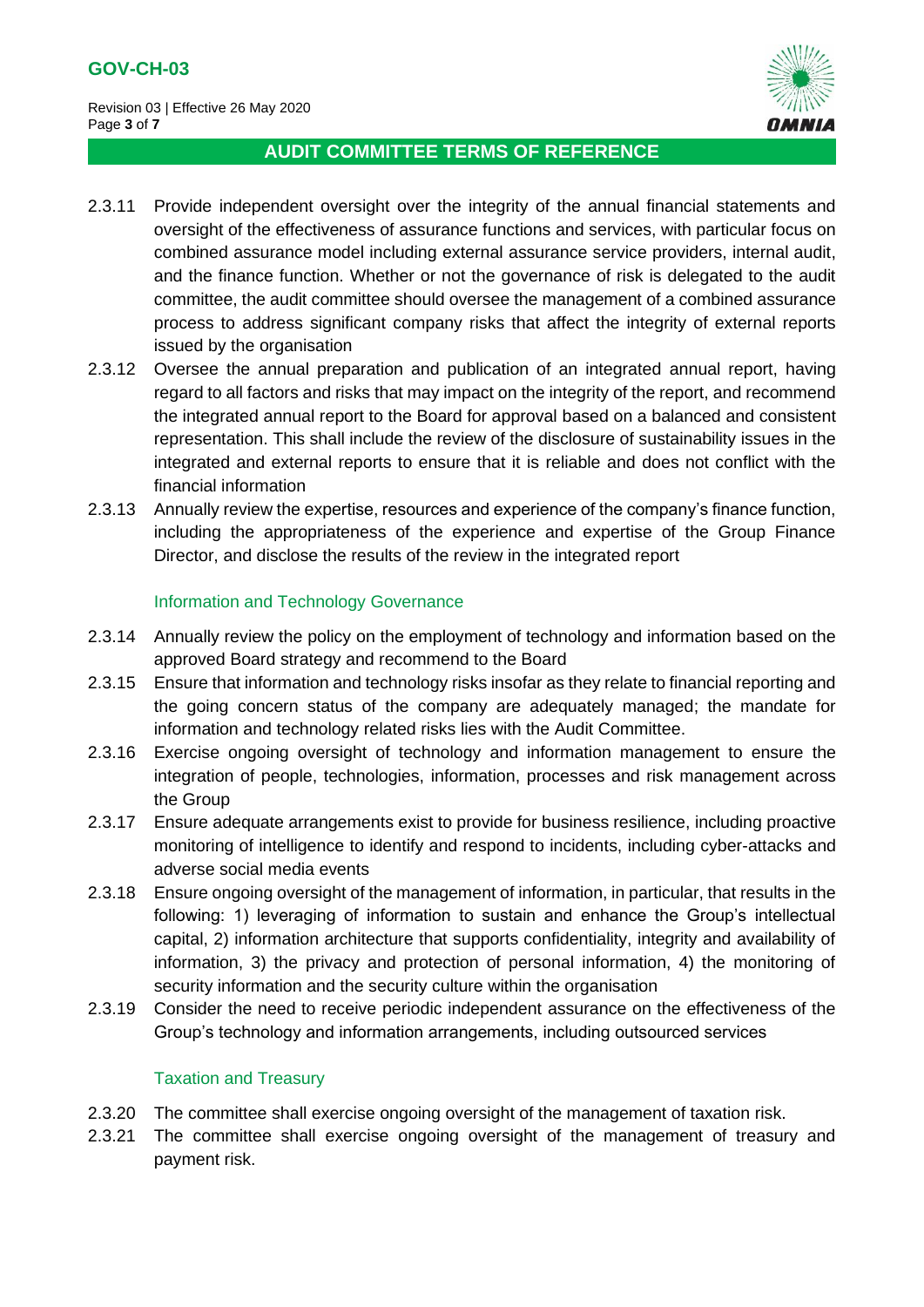

## **3. AUTHORITY**

- 3.1 In respect of the statutory duties of the committee as set out in section 94 of the Act, the committee shall be accountable and report to shareholders. In respect of all other duties the committee shall be accountable and report to the Board.
- 3.2 The committee shall have decision-making power in respect of its statutory duties and duties specifically delegated by the Board. In respect of all other duties, the committee shall only have the power to make recommendations to the Board.
- 3.3 The committee shall be empowered to investigate any matter brought to its attention with full access to all company books, records and personnel, using special counsel or outside experts when necessary or appropriate.
- 3.4 The committee is authorised by the Board, subject to the approved process or policy, to obtain outside legal or other independent professional advice.

#### **4. MEMBERSHIP**

- 4.1 At each annual general meeting, the names of at least 3 (three) directors, all of whom must be independent non-executive directors, shall be tabled for consideration and, if supported, elected by shareholders of the company as members of the committee.
- 4.2 The chair of the committee shall be appointed by the Board and shall be one of the members of the committee as elected by shareholders at the annual general meeting.
- 4.3 The chair of the Board shall not be a member of the committee.

#### **5. MEETINGS**

#### **5.1 Frequency**

- 5.1.1 The committee should meet at least five times a year but may at its discretion meet more often, depending on the circumstances. Meetings shall be scheduled in advance and no formal notice of the meeting shall be given, excluding the agenda and supporting meeting papers.
- 5.1.2 A member of the committee may request a meeting if deemed necessary and a meeting shall then be arranged in consultation with the chair of the committee. Formal notice of such special meeting shall be given as and when required.
- 5.1.3 The committee must undertake such work as is necessary in preparation for relevant Board meetings and to properly report to the Board on its activities and recommendations.
- 5.1.4 An annual work plan, based on the duties of the committee, shall be implemented and approved by the committee and shall be annually reviewed together with this Charter.

#### **5.2 Attendance**

- 5.2.1 The chair of the committee shall be required to attend the annual general meeting of the company and answer questions relevant to the duties of the committee
- 5.2.2 Committee members are expected to attend all meetings of the committee, unless an apology with reasons has been submitted to the chair or the company secretary. The following other persons may attend meetings of the committee:
	- i) The Chief Executive Officers shall have a standing invitation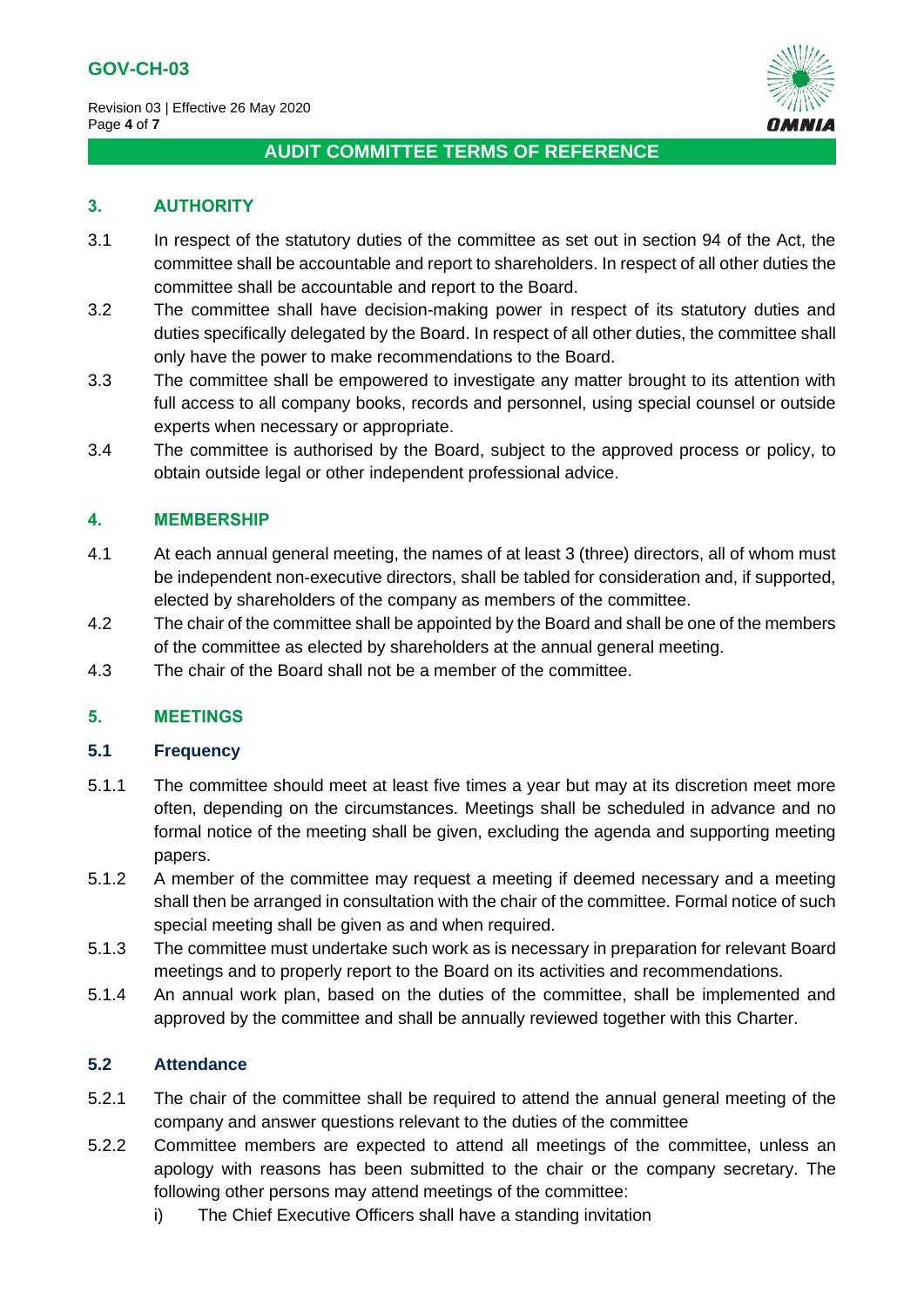

- ii) The Group Finance Director and a representative of the external auditors shall be required to attend, unless otherwise indicated
- iii) To the extent possible, the chair of the social, ethics and risk committee (SERC) shall attend by invitation to ensure effective collaboration between the audit committee and **SERC**
- iv) Members of the Board who are not members of the committee, but do not have a vote and are not entitled to fees for attendance unless approved by the Board
- v) Members of management identified by the committee may have a standing invitation as and when deemed necessary
- vi) Other members of management, external consultants or service providers, may be invited to attend from time to time in consultation with the chair
- vii) The company secretary (or duly authorised representative) shall be in attendance at each meeting of the committee to act as secretary of the committee
- 5.2.3 If the chair of the committee is absent from the meeting, any other member of the committee may act as chair for that meeting as agreed by those present or as nominated by the chair of the committee

# **5.3 Agenda**

- 5.3.1 The company secretary shall be required to facilitate the process of setting the agenda for each meeting as agreed with the chair and the Group Finance Director. Every member shall be entitled, in consultation with the chair, to add any item to the agenda for a particular committee meeting. The agenda, approved by the chair, together with supporting documentation shall be circulated to the committee no later than 7 (seven) days prior to the meeting of the committee
- 5.3.2 The content of the agenda must ensure proper coverage of matters set out in this Charter and the annual work plan as established and approved.

# **5.4 Minutes**

- 5.4.1 The company secretary shall minute all meetings of the committee. The minutes of a meeting must be completed as soon as reasonably possible after the meeting and circulated to the chair and members for comment, after having been reviewed by the relevant members of management. The minutes shall be confirmed as a true record by the committee at its next scheduled meeting or via electronic communication, if necessary, where after it shall be signed by the chair or acting chair of the meeting.
- 5.4.3 The minutes shall be presented to the Board for noting at its next meeting after a committee meeting

#### **5.5 Quorum**

The quorum for a meeting of the committee shall be a majority of members being present in person or via electronic communication. In the absence of a quorum and subject to the discretion of the chair, the meeting can either be postponed to a later date or can proceed as an informal meeting with all resolutions required to be taken at the meeting being formally approved by way of a written resolution.